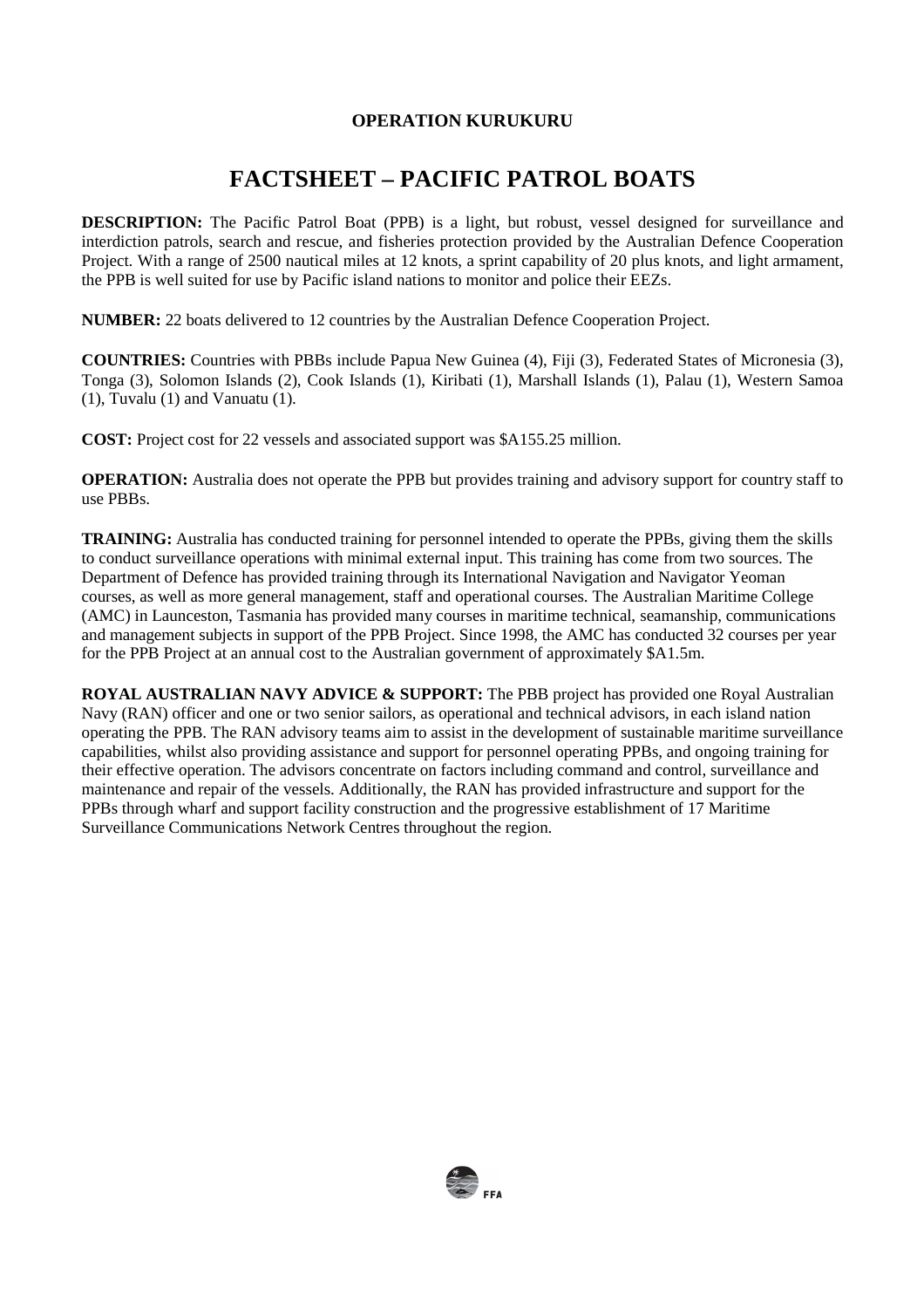# **FACTSHEET – PACIFIC PATROL BOAT PROJECT**



### **Pacific Patrol Boat Project**

Table 2.17: Pacific Patrol Boats by Country

| Country                               | Pacific Patrol Boats |
|---------------------------------------|----------------------|
| Cook Islands                          |                      |
| Fiji                                  | 3                    |
| <b>Federated States of Micronesia</b> | 3                    |
| Kiribati                              |                      |
| Marshall Islands                      |                      |
| Palau                                 |                      |
| Papua New Guinea                      | $\overline{4}$       |
| Tonga                                 | 3                    |
| Tuvalu                                |                      |
| Samoa                                 |                      |
| Solomon Islands                       | $\overline{2}$       |
| Vanuatu                               |                      |
| Total                                 | 22                   |

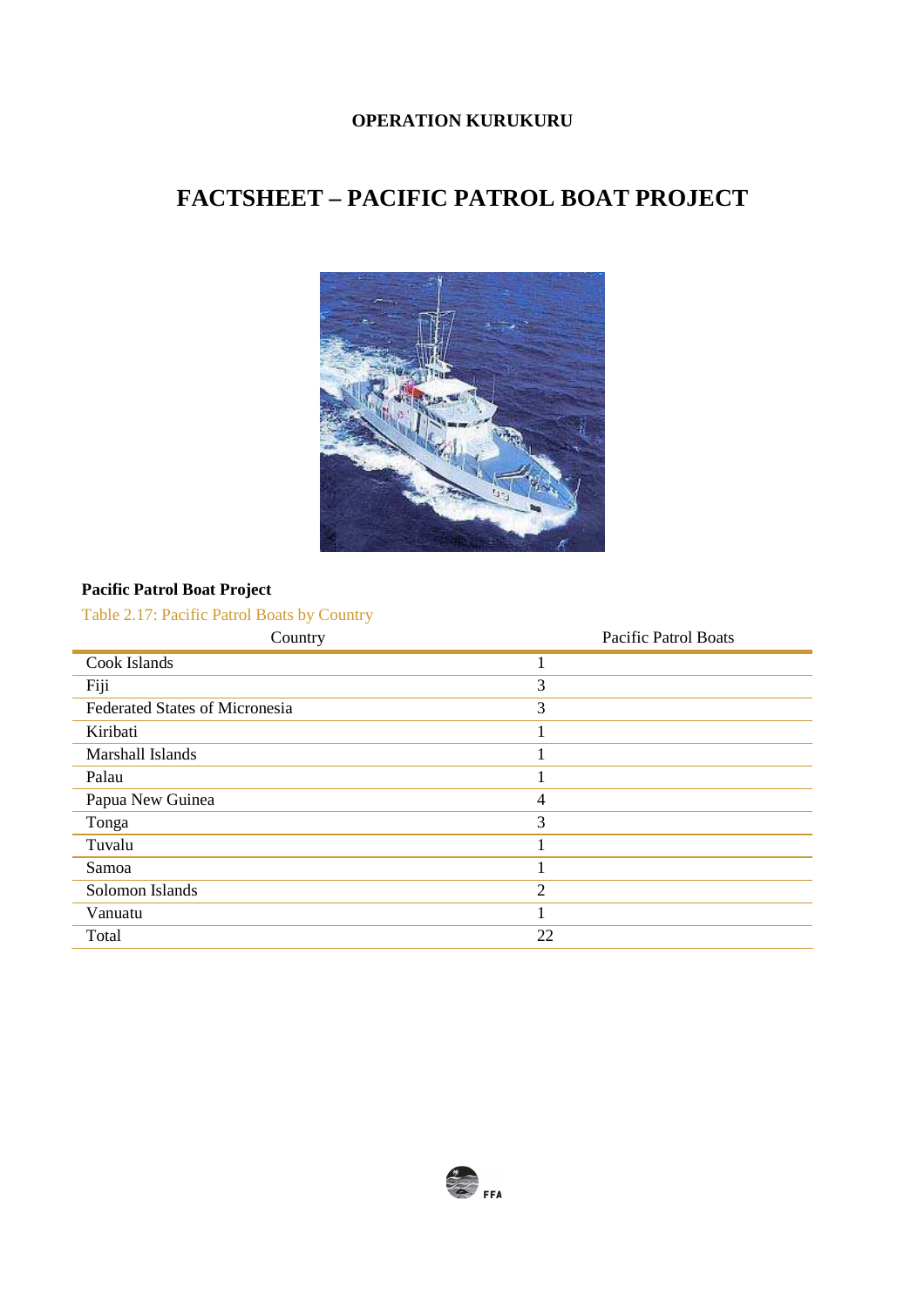## **FACTSHEET – HC130 HERCULES**

**DESCRIPTION:** The HC-130 Hercules is a long-range surveillance and transport, fixed-wing aircraft that is used to perform search and rescue, enforcement of laws and treaties, illegal drug interdiction, marine environmental protection, military readiness, International Ice Patrol missions, as well as cargo and personnel transport.



| <b>MANUFACTURER:</b>                      | Lockheed                    |  |
|-------------------------------------------|-----------------------------|--|
| <b>WING SPAN:</b>                         | 132'7''                     |  |
| WING AREA:                                | 1,734 square feet           |  |
| <b>HEIGHT:</b>                            | 38'3''                      |  |
| <b>LENGTH:</b>                            | $97'$ 9"                    |  |
| <b>MAX. GROSS WEIGHT:</b>                 | 175,000 lbs                 |  |
| <b>NUMBER OF ENGINES:</b>                 | 4                           |  |
| <b>PROPULSION TYPE:</b>                   | Allison T56-A15 Turboprop   |  |
| <b>FUEL CAPACITY:</b>                     | 62,900 lbs                  |  |
| <b>MAXIMUM ENDURANCE:</b>                 | $14$ hrs                    |  |
| <b>MAXIMUM SPEED:</b>                     | 330 knots                   |  |
| <b>CRUISING SPEED:</b>                    | 290 knots                   |  |
| <b>MAXIMUM RANGE:</b>                     | 4,500 nautical miles        |  |
| <b>RADIUS OF ACTION:</b>                  | 1,600 nautical miles        |  |
| <b>SERVICE CEILING:</b>                   | 33,000 feet above sea level |  |
| <b>NUMBER OF PILOTS:</b>                  | 2                           |  |
| <b>NUMBER OF FLIGHT CREW: 5-7</b>         |                             |  |
| <b>NUMBER OF OPERATIONAL AIRCRAFT: 26</b> |                             |  |
| NUMBER OF STORAGE OR SUPPORT AIRCRAFT: 4  |                             |  |
| <b>TOTAL NUMBER OF AIRCRAFT: 30</b>       |                             |  |
|                                           |                             |  |

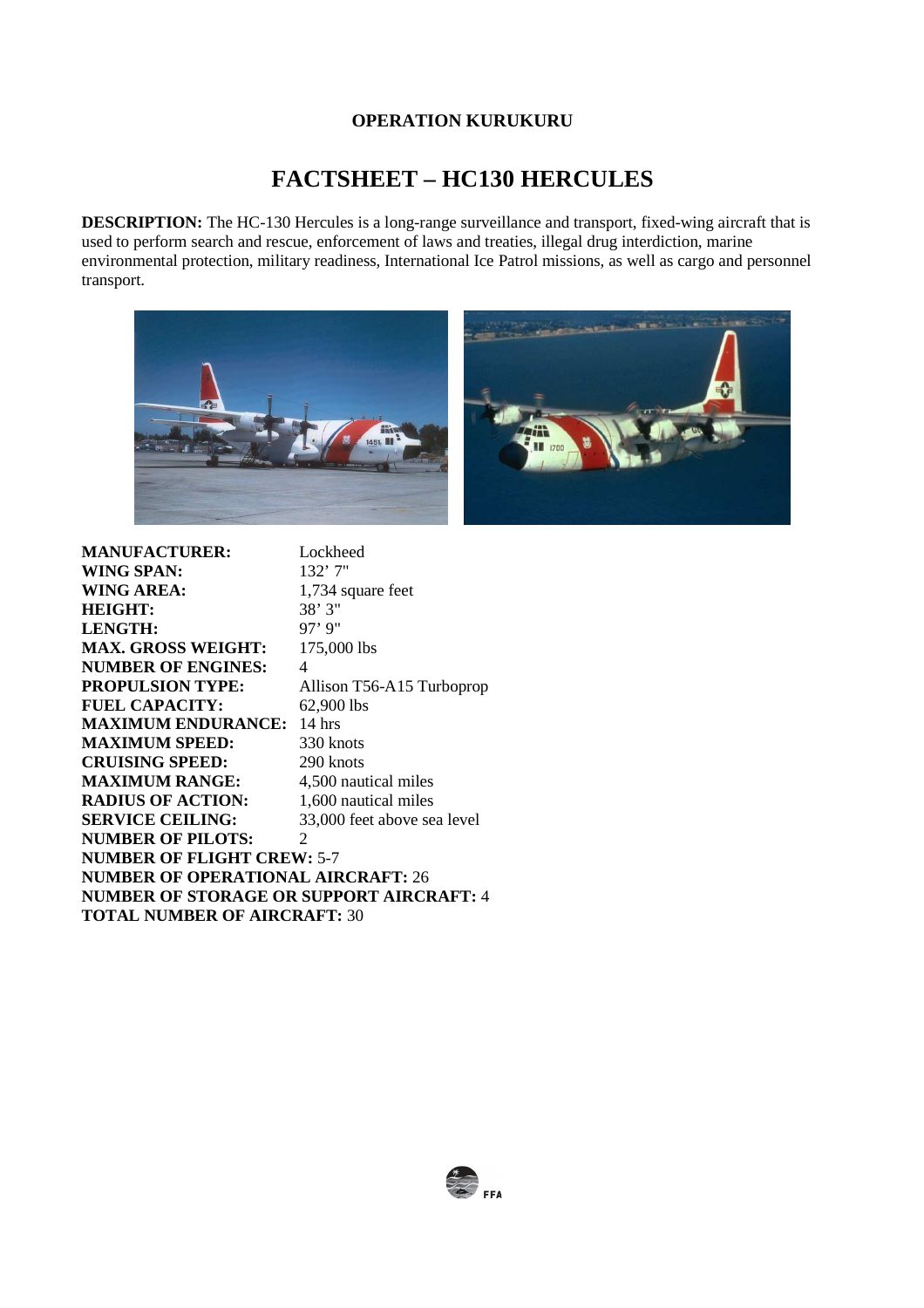# **FACTSHEET – P-3C ORION**

**DESCRIPTION:** The Royal Australian and Royal New Zealand Air Force's P-3C Orion is an extremely versatile aircraft capable of: maritime surveillance, anti-submarine and anti-ship warfare, naval fleet support plus search and survivor supply. The Orion may work alone, or in conjunction with other aircraft or ships.



**MANUFACTURER:** Lockheed Martin **NO. FLIGHT CREW:** 13 including 2pilots (captain and co-pilot), 2 flight engineers, a tactical coordinator,  $\ddot{\cdot}$  navigator of  $\ddot{\cdot}$  sensor employment manager.  $\ddot{\cdot}$  sensor employment manager.

|                                 | A havigator/communication officer, a sensor employment manager.                                      |
|---------------------------------|------------------------------------------------------------------------------------------------------|
| <b>ENGINE:</b>                  | Four Allison T56-A-14 (4600 shaft horsepower each)                                                   |
| <b>LENGTH</b><br><b>HEIGHT:</b> | 35.6m<br>10.44m                                                                                      |
| <b>WINGSPAN:</b>                | 30.8m                                                                                                |
| <b>WEIGHT:</b>                  | 61,200Kg maximum                                                                                     |
| <b>SPEED:</b>                   | 750 km/h (405 knots) maximum, 650 km/h cruise (350 kts) at 26,000 feet, 370 km/h (200<br>kts) loiter |
| <b>ENDURANCE:</b>               | 15 hours                                                                                             |
|                                 |                                                                                                      |

**WEAPONS/STORES:** Mk 46 / MU 90 torpedoes, AGM-84 Harpoon air-to-surface missiles, various sonobuoys and stores, Air-Sea Rescue Kits, Storpedoes, Heliboxes

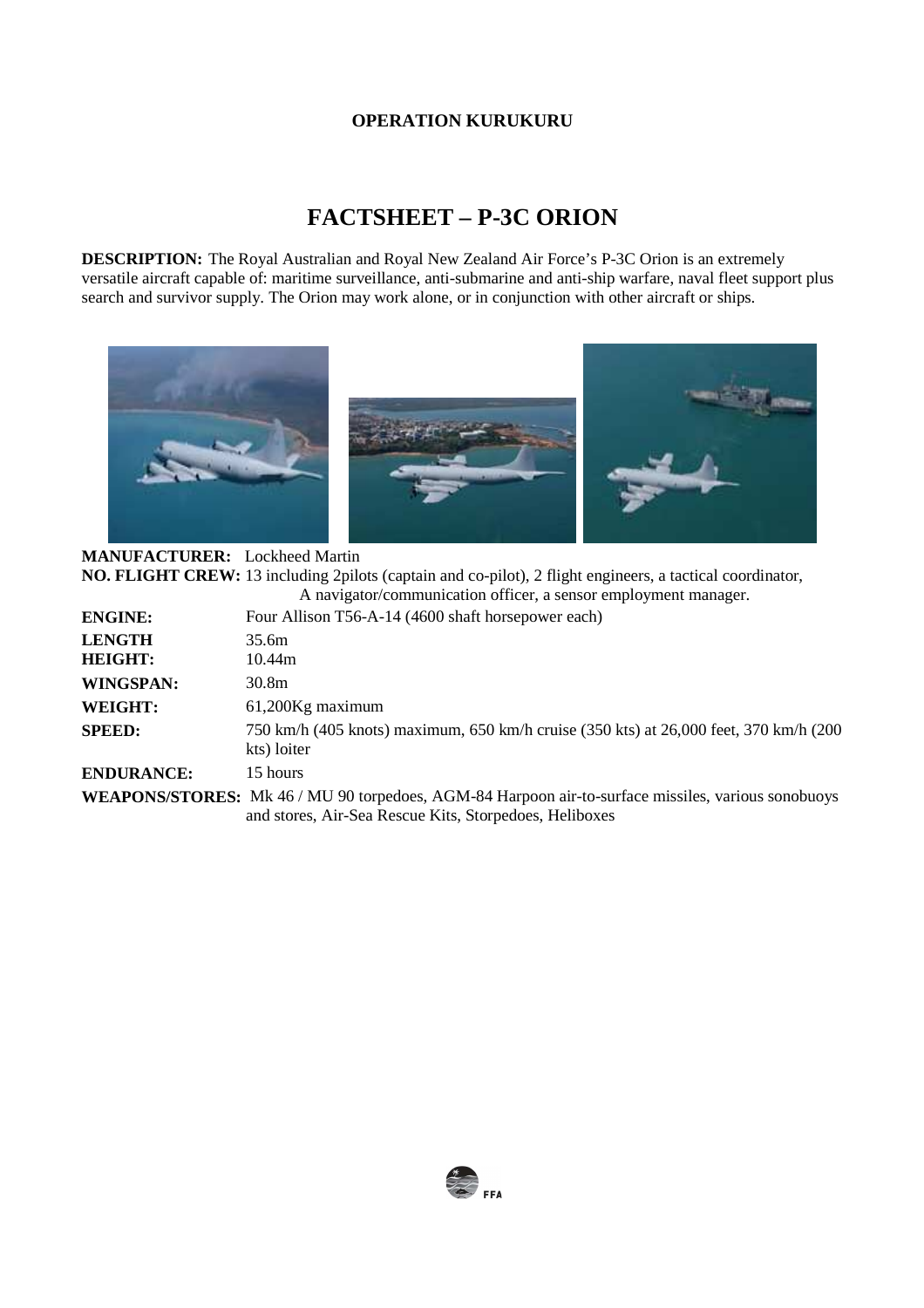## **FACTSHEET – GARDIAN**

**DESCRIPTION:** Gardian aircraft are suited for four types of mission: search and rescue (SAR), enforcement of laws and treaties (ELT), Maritime environmental protection (MEP), Maritime and scientific activities (MSA). The Gardian is equipped with a navigation and surveillance suite including a Varan radar, adapted to the detection of small objects in heavy sea states, a Crouzet navigation system to visualise the tactical and geographical situation, a computer and automatic navigation table. It is fitted with two large observation windows and four under-wing hardpoints capable of carrying significant loads (various sensors, target towing and countermeasures).



**PATROL ENDURANCE:** 4 hours **MAXIMUM SPEED:** 480 knots<br>AVERAGE PATROL SPEED: 240 knots **AVERAGE PATROL SPEED: PATROL ALTITUDE:** 100 ft min to 20,000 ft **OPERATING RANGE:** 1800 nm **SEARCH & RESCUE STORES:** Deployable SAR and other stores **SENSORS RADAR:** Thompson Varan<br> **COMMUNICATIONS:** HF. VHF. VHF m

**HF, VHF, VHF** marine, UHF

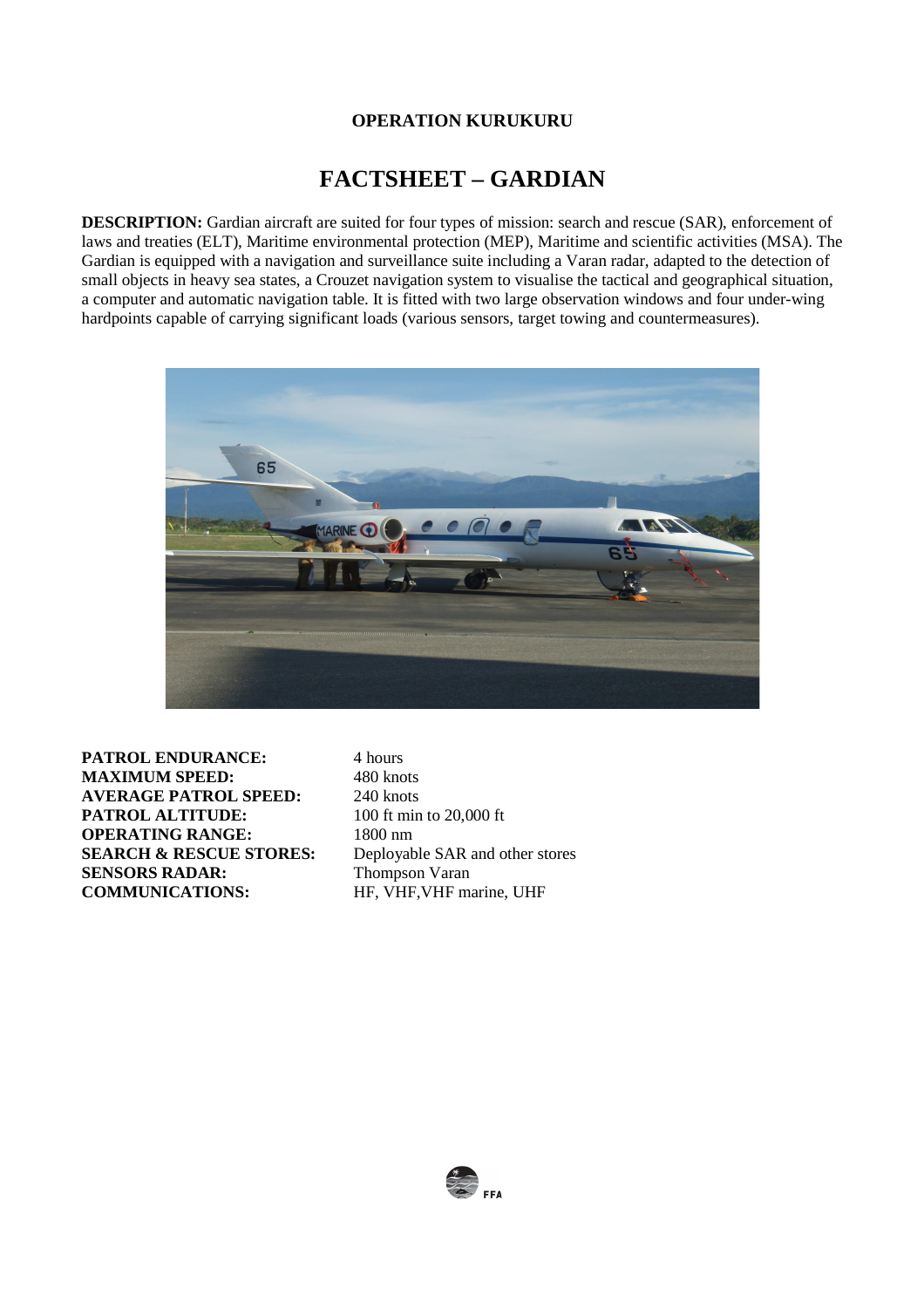# **FACTSHEET – FNS RAILLEUSE**



**DESCRIPTION:** The *La Railleuse* is a P400 Patrol Boat of the French Navy. The vessel is one of three French Navy Ships homeported in Papette. The **P400** patrol ships are small vessels and were designed to accomplish police operations in the large French Exclusive Economic Zone. Most of these craft are pre-positioned in overseas territories where they execute missions in the context of French agreements with other nations, typically supporting foreign armies or carrying out humanitarian missions.

#### **SPEED:** 22 knots (37 km/h) **LENGTH:** 54.8 m **RANGE: RADAR: NAVIGATION:**  10000 nautical miles (19,000 km) at 15 knots (28 km/h), 13000 nautical miles (24,000 km) at 12 knots (22 km/h) Racal Decca RM12926 navigation radar Microcin type intertial navigation system Ben LMN4 loch Furuno depth measure system Navstar GPS system Taiyo gonio VHF radio **ARMAMENT:** 1 x Bofor 40 mm gun **COMPLEMENT:** 6 officers 10 non-commissioned officers 15 crew

#### **DISPLACEMENT:** 373 tonnes (450 tonnes full load)